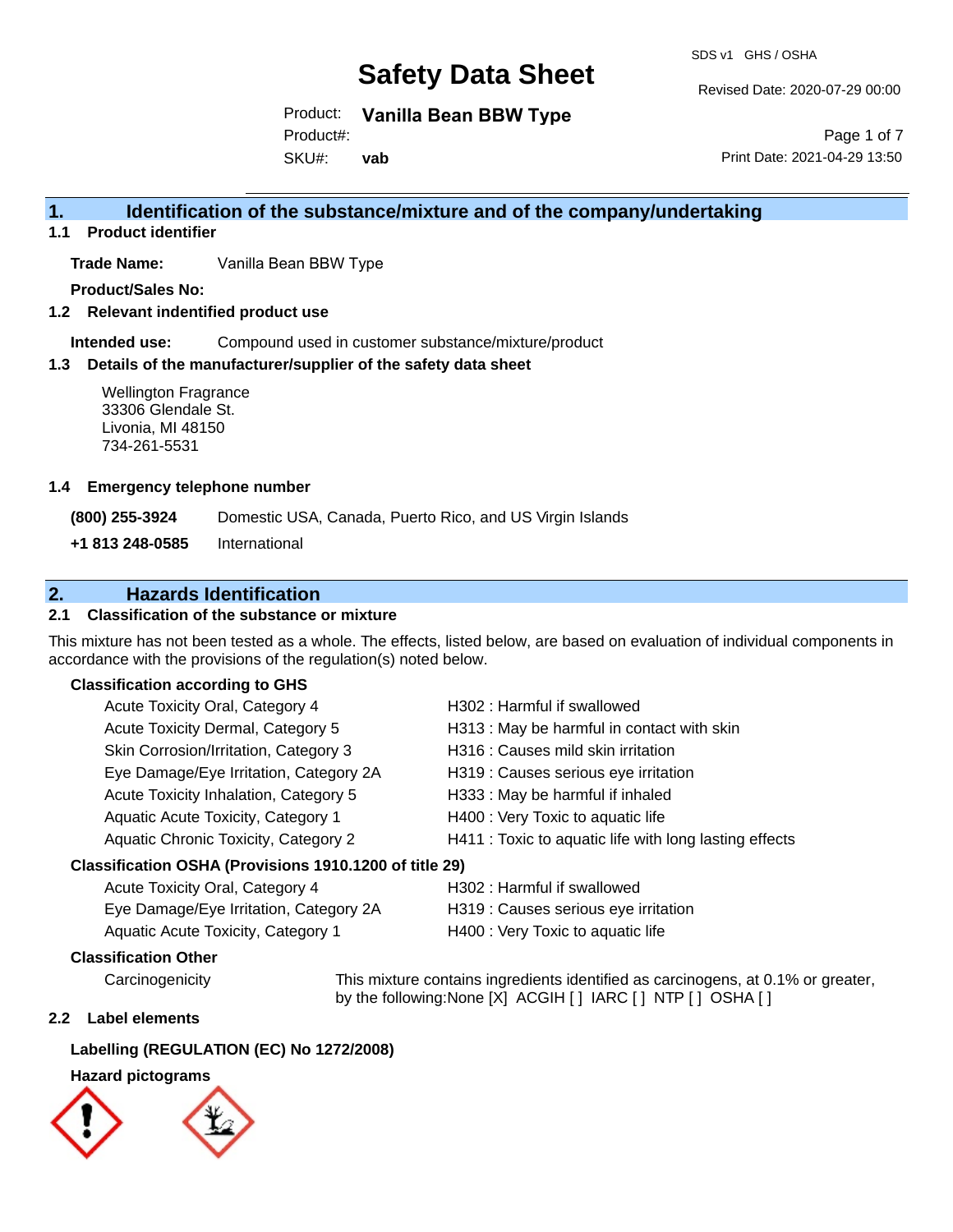SDS v1 GHS / OSHA

Revised Date: 2020-07-29 00:00

## Product: **Vanilla Bean BBW Type**

Product#:

SKU#: **vab**

Page 2 of 7 Print Date: 2021-04-29 13:50

| <b>Signal Word: Warning</b>     |                                                                                                                                  |
|---------------------------------|----------------------------------------------------------------------------------------------------------------------------------|
| <b>Hazard statments</b>         |                                                                                                                                  |
| H302                            | Harmful if swallowed                                                                                                             |
| H313                            | May be harmful in contact with skin                                                                                              |
| H316                            | Causes mild skin irritation                                                                                                      |
| H <sub>319</sub>                | Causes serious eye irritation                                                                                                    |
| H333                            | May be harmful if inhaled                                                                                                        |
| H400                            | Very Toxic to aquatic life                                                                                                       |
| H411                            | Toxic to aquatic life with long lasting effects                                                                                  |
| <b>Precautionary Statements</b> |                                                                                                                                  |
| <b>Prevention:</b>              |                                                                                                                                  |
| P <sub>264</sub>                | Wash hands thoroughly after handling                                                                                             |
| P <sub>270</sub>                | Do not eat, drink or smoke when using this product                                                                               |
| P <sub>273</sub>                | Avoid release to the environment                                                                                                 |
| <b>Response:</b>                |                                                                                                                                  |
| $P301 + P312 + P330$            | IF SWALLOWED: Call a POISON CENTER or doctor/physician if you feel unwell Rinse<br>mouth                                         |
| $P304 + P312$                   | IF INHALED: Call a POISON CENTER or doctor/physician if you feel unwell                                                          |
| $P305 + P351 + P338$            | IF IN EYES: Rinse cautiously with water for several minutes Remove contact lenses if<br>present and easy to do. continue rinsing |
| $P332 + P313$                   | If skin irritation occurs: Get medical advice/attention                                                                          |
| $P337 + P313$                   | If eye irritation persists: Get medical advice/attention                                                                         |
| P391                            | <b>Collect Spillage</b>                                                                                                          |
|                                 |                                                                                                                                  |

## **2.3 Other Hazards**

**no data available**

## **3. Composition/Information on Ingredients**

## **3.1 Mixtures**

This product is a complex mixture of ingredients, which contains among others the following substance(s), presenting a health or environmental hazard within the meaning of the UN Globally Harmonized System of Classification and Labeling of Chemicals (GHS):

| CAS#<br>Ingredient     | EC#                   | Conc.<br>Range | <b>GHS Classification</b> |
|------------------------|-----------------------|----------------|---------------------------|
| 120-51-4               | 204-402-9             | $50 - 60 %$    | H302; H313; H400; H411    |
| <b>Benzyl Benzoate</b> |                       |                |                           |
| 1222-05-5              | 214-946-9             | $20 - 30 \%$   | H316; H400; H410          |
|                        | Hexamethylindanopyran |                |                           |
| $100 - 51 - 6$         | 202-859-9             | $5 - 10%$      | H302; H313; H319          |
| Benzyl Alcohol         |                       |                |                           |
| $121 - 33 - 5$         | 204-465-2             | $5 - 10 \%$    | H303; H319                |
| vanillin               |                       |                |                           |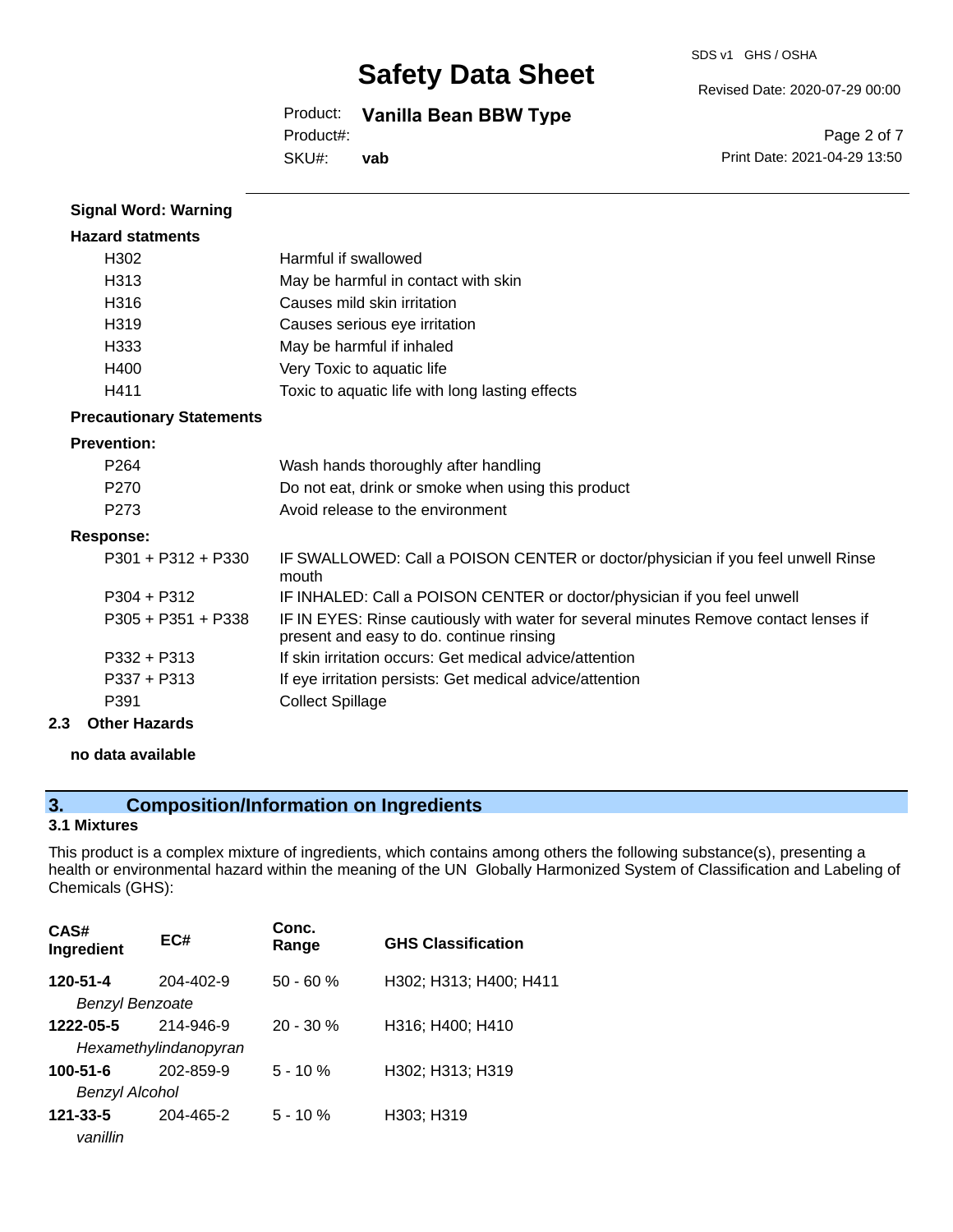SDS v1 GHS / OSHA

#### Revised Date: 2020-07-29 00:00

## Product: **Vanilla Bean BBW Type**

Product#:

SKU#: **vab**

#### Page 3 of 7 Print Date: 2021-04-29 13:50

| CAS#<br>Ingredient  | EC#       | Conc.<br>Range                                           | <b>GHS Classification</b>                                                                      |
|---------------------|-----------|----------------------------------------------------------|------------------------------------------------------------------------------------------------|
| 4940-11-8           | 225-582-5 | $5 - 10 \%$                                              | H302; H401                                                                                     |
| <b>Ethyl Maltol</b> |           |                                                          |                                                                                                |
| 121-32-4            | 204-464-7 | $2 - 5 \%$                                               | H303; H320; H402                                                                               |
| Ethyl Vanillin      |           |                                                          |                                                                                                |
|                     |           | See Section 16 for full text of GHS classification codes |                                                                                                |
|                     |           |                                                          | Can Caption 4C far full tant of CHC plane tigation and an upink whome not abound in appliers O |

See Section 16 for full text of GHS classification codes which where not shown in section 2

Total Hydrocarbon Content  $(\% w/w) = 0.00$ 

| <b>First Aid Measures</b><br>4.                                                   |                                                                                                               |
|-----------------------------------------------------------------------------------|---------------------------------------------------------------------------------------------------------------|
| <b>Description of first aid measures</b><br>4.1                                   |                                                                                                               |
| Inhalation:                                                                       | Remove from exposure site to fresh air and keep at rest.<br>Obtain medical advice.                            |
| <b>Eye Exposure:</b>                                                              | Flush immediately with water for at least 15 minutes.<br>Contact physician if symptoms persist.               |
| <b>Skin Exposure:</b>                                                             | Remove contaminated clothes. Wash thoroughly with water (and soap).<br>Contact physician if symptoms persist. |
| Ingestion:                                                                        | Rinse mouth with water and obtain medical advice.                                                             |
| Most important symptoms and effects, both acute and delayed<br>4.2                |                                                                                                               |
| <b>Symptoms:</b>                                                                  | no data available                                                                                             |
| <b>Risks:</b>                                                                     | Refer to Section 2.2 "Hazard Statements"                                                                      |
| Indication of any immediate medical attention and special treatment needed<br>4.3 |                                                                                                               |
| <b>Treatment:</b>                                                                 | Refer to Section 2.2 "Response"                                                                               |
| 5.<br><b>Fire-Fighting measures</b>                                               |                                                                                                               |
| <b>Extinguishing media</b><br>5.1                                                 |                                                                                                               |
| Suitable:                                                                         | Carbon dioxide (CO2), Dry chemical, Foam                                                                      |
| <b>Unsuitable</b><br>Do not use a direct water jet on burning material            |                                                                                                               |
| Special hazards arising from the substance or mixture<br>5.2                      |                                                                                                               |
| During fire fighting:                                                             | Water may be ineffective                                                                                      |
| <b>Advice for firefighters</b><br>5.3                                             |                                                                                                               |
| <b>Further information:</b>                                                       | Standard procedure for chemical fires                                                                         |

# **6. Accidental Release Measures**<br>**6.1** Personal precautions, protective equipm

## **6.1 Personal precautions, protective equipment and emergency procedures**

Avoid inhalation and contact with skin and eyes. A self-contained breathing apparatus is recommended in case of a major spill.

### **6.2 Environmental precautions**

Keep away from drains, soil, and surface and groundwater.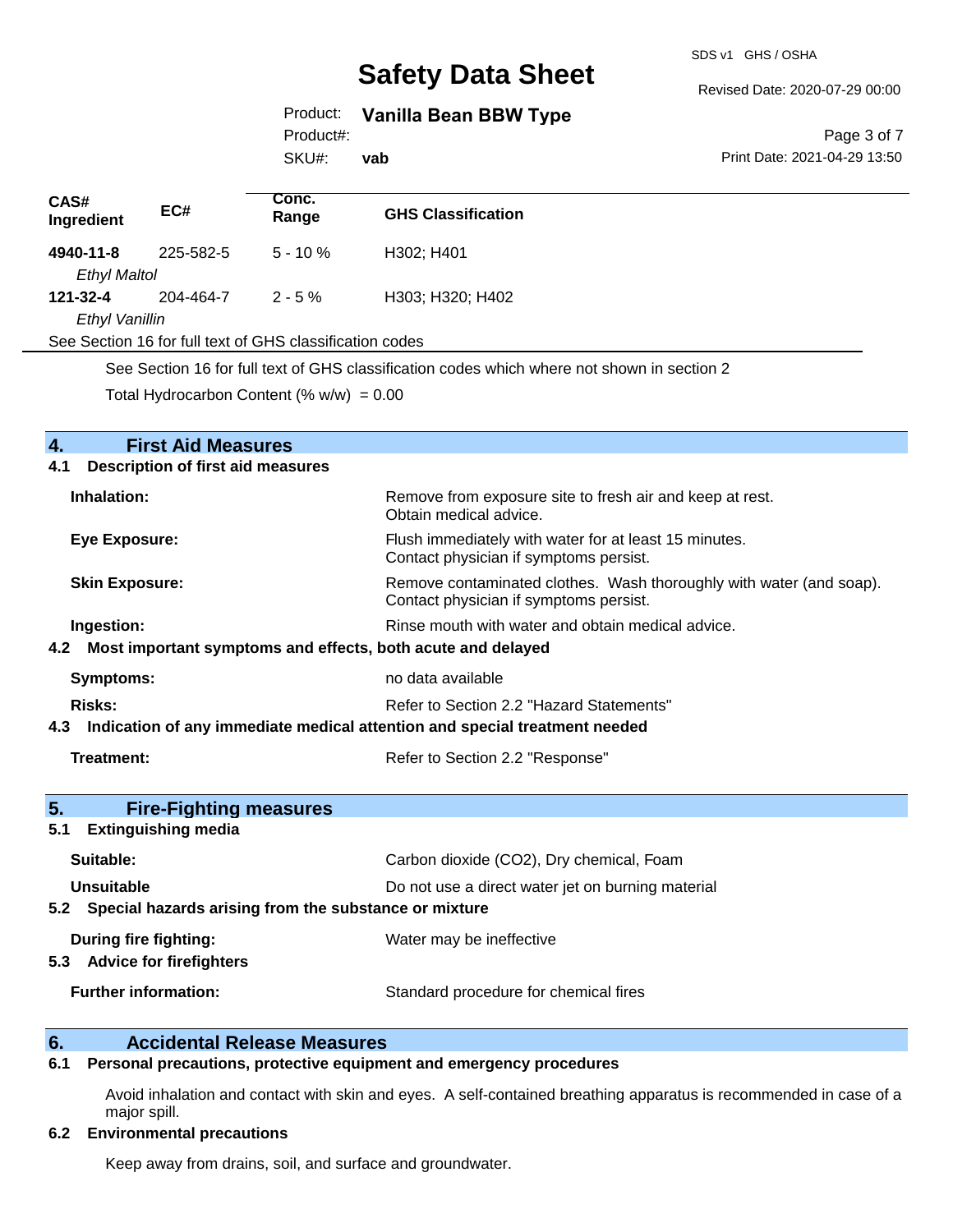SDS v1 GHS / OSHA

Revised Date: 2020-07-29 00:00

## Product: **Vanilla Bean BBW Type**

SKU#: Product#: **vab**

Page 4 of 7 Print Date: 2021-04-29 13:50

### **6.3 Methods and materials for containment and cleaning up**

Clean up spillage promptly. Remove ignition sources. Provide adequate ventilation. Avoid excessive inhalation of vapors. Gross spillages should be contained by use of sand or inert powder and disposed of according to the local regulations.

#### **6.4 Reference to other sections**

Not Applicable

## **7. Handling and Storage**

### **7.1 Precautions for safe handling**

Apply according to good manufacturing and industrial hygiene practices with proper ventilation. Do not drink, eat or smoke while handling. Respect good personal hygiene.

### **7.2 Conditions for safe storage, including any incompatibilities**

Store in a cool, dry and ventilated area away from heat sources and protected from light in tightly closed original container. Avoid uncoated metal container. Keep air contact to a minimum.

### **7.3 Specific end uses**

No information available

## **8. Exposure Controls/Personal Protection**

#### **8.1 Control parameters**

**Exposure Limits:** Contains no substances with occupational exposure limit values.

**Engineering Controls:** Use local exhaust as needed.

**8.2 Exposure controls - Personal protective equipment**

**Eye protection:** Tightly sealed goggles, face shield, or safety glasses with brow guards and side shields, etc. as may be appropriate for the exposure

**Respiratory protection:** Avoid excessive inhalation of concentrated vapors. Apply local ventilation where appropriate.

**Skin protection:** Avoid Skin contact. Use chemically resistant gloves as needed.

## **9. Physical and Chemical Properties**

#### **9.1 Information on basic physical and chemical properties**

| Appearance:                  | Liquid                            |
|------------------------------|-----------------------------------|
| Odor:                        | <b>Conforms to Standard</b>       |
| Color:                       | Yellow(G2) to Greenish Yellow(G5) |
| <b>Viscosity:</b>            | Liquid                            |
| <b>Freezing Point:</b>       | Not determined                    |
| <b>Boiling Point:</b>        | Not determined                    |
| <b>Melting Point:</b>        | Not determined                    |
| <b>Flashpoint (CCCFP):</b>   | >200 F (93.33 C)                  |
| <b>Auto flammability:</b>    | Not determined                    |
| <b>Explosive Properties:</b> | None Expected                     |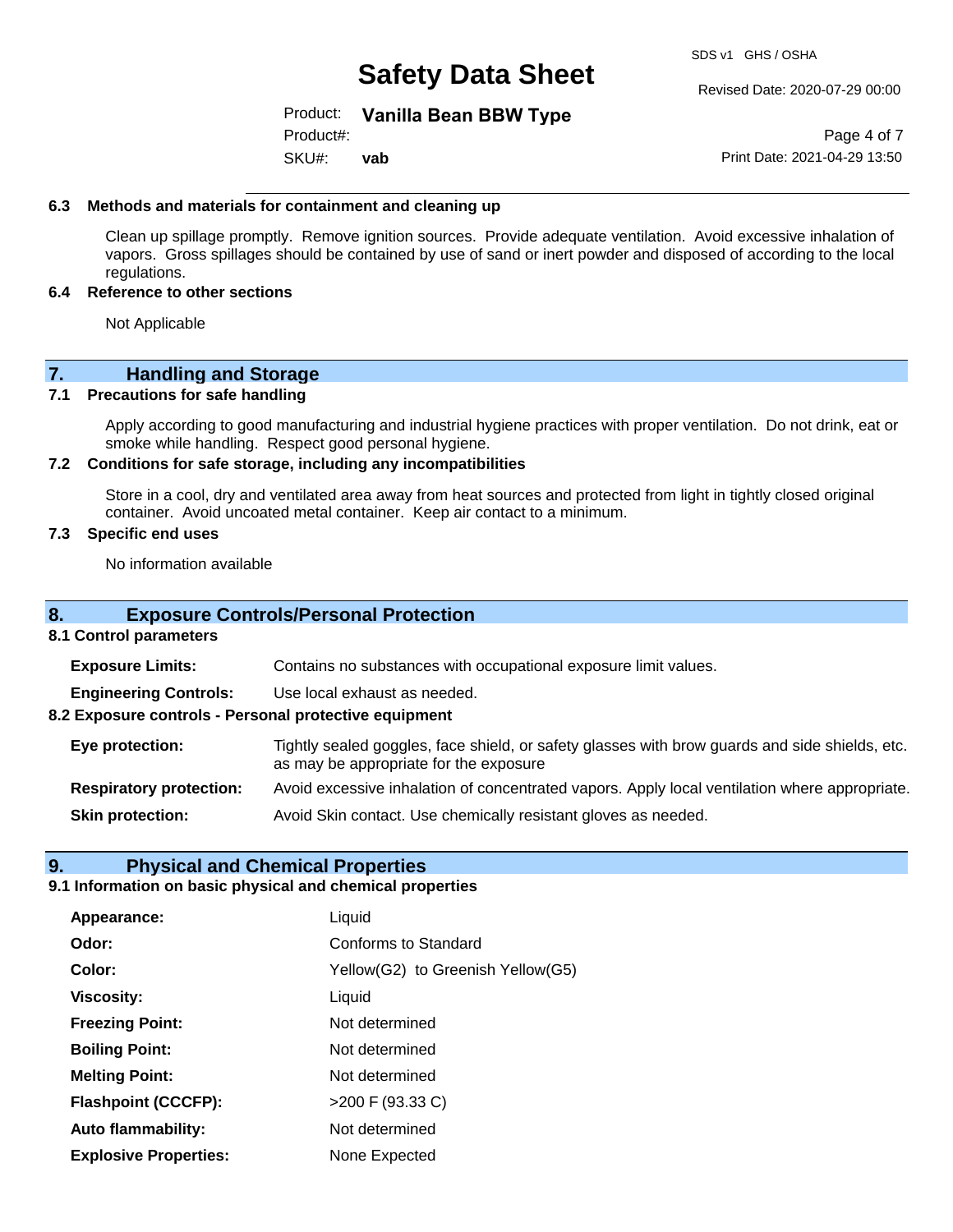#### Revised Date: 2020-07-29 00:00

## Product: **Vanilla Bean BBW Type**

SKU#: Product#:

**vab**

Page 5 of 7 Print Date: 2021-04-29 13:50

| <b>Oxidizing properties:</b> | None Expected |
|------------------------------|---------------|
| Vapor Pressure (mmHg@20 C):  | 0.0325        |
| %VOC:                        | 0.09          |
| Specific Gravity @ 25 C:     | 1.0910        |
| Density $@25C$ :             | 1.0880        |
| Refractive Index @ 20 C:     | 1.5570        |
| Soluble in:                  | Oil           |

## **10. Stability and Reactivity**

| 10.1 Reactivity                         | None                                               |
|-----------------------------------------|----------------------------------------------------|
| <b>10.2 Chemical stability</b>          | Stable                                             |
| 10.3 Possibility of hazardous reactions | None known                                         |
| <b>10.4 Conditions to avoid</b>         | None known                                         |
| 10.5 Incompatible materials             | Strong oxidizing agents, strong acids, and alkalis |
| 10.6 Hazardous decomposition products   | None known                                         |

## **11. Toxicological Information**

## **11.1 Toxicological Effects**

Acute Toxicity Estimates (ATEs) based on the individual Ingredient Toxicity Data utilizing the "Additivity Formula"

| Acute toxicity - Oral - (Rat) mg/kg                | (LD50: 1897.5332) Harmful if swallowed                   |
|----------------------------------------------------|----------------------------------------------------------|
| Acute toxicity - Dermal - (Rabbit) mg/kg           | (LD50: 4132.2314) May be harmful in contact with skin    |
| Acute toxicity - Inhalation - (Rat) mg/L/4hr       | (LD50: 39.3468) May be harmful if inhaled                |
| <b>Skin corrosion / irritation</b>                 | Causes mild skin irritation                              |
| Serious eye damage / irritation                    | Causes serious eve irritation                            |
| <b>Respiratory sensitization</b>                   | Not classified - the classification criteria are not met |
| <b>Skin sensitization</b>                          | Not classified - the classification criteria are not met |
| <b>Germ cell mutagenicity</b>                      | Not classified - the classification criteria are not met |
| Carcinogenicity                                    | Not classified - the classification criteria are not met |
| <b>Reproductive toxicity</b>                       | Not classified - the classification criteria are not met |
| Specific target organ toxicity - single exposure   | Not classified - the classification criteria are not met |
| Specific target organ toxicity - repeated exposure | Not classified - the classification criteria are not met |
| <b>Aspiration hazard</b>                           | Not classified - the classification criteria are not met |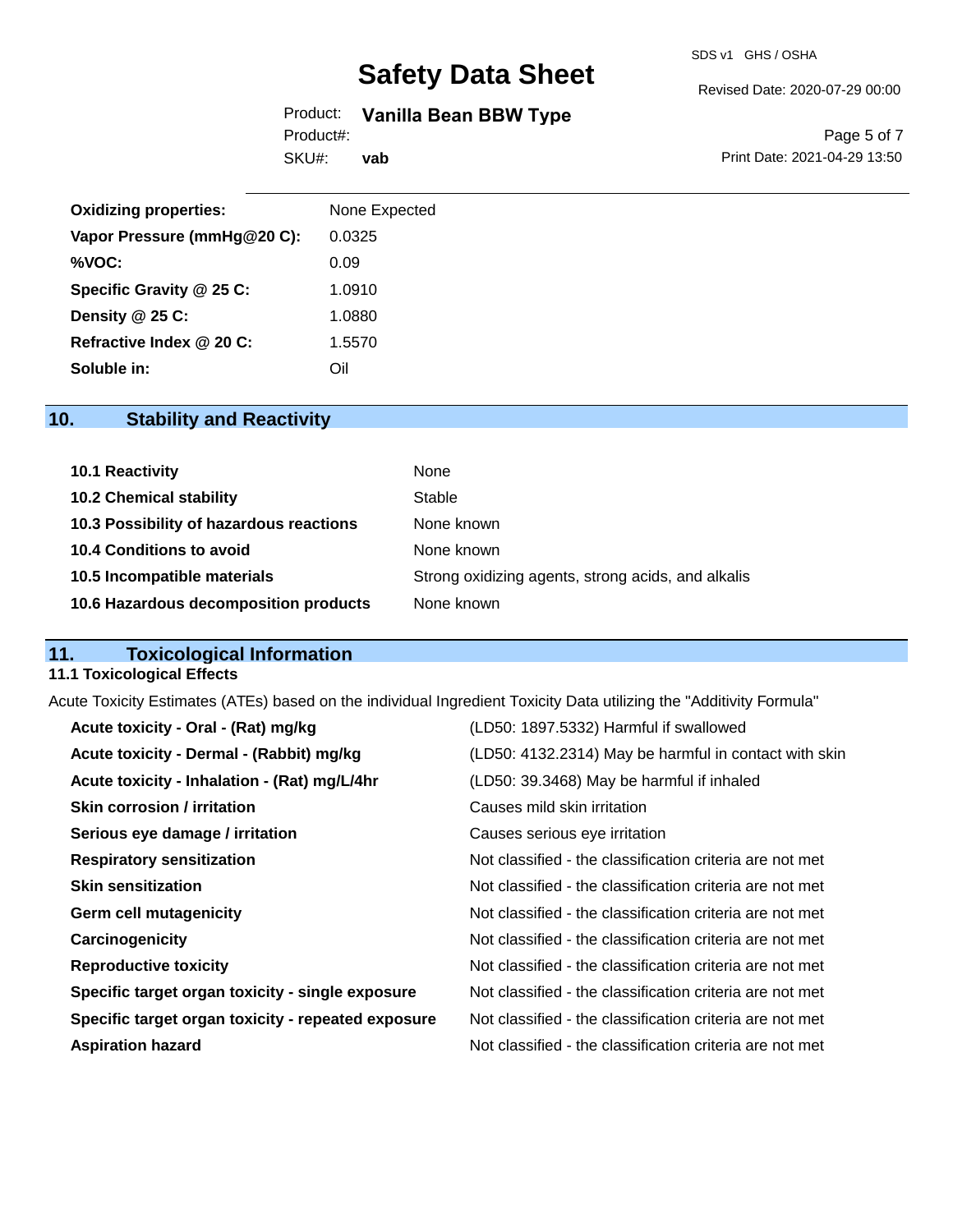SDS v1 GHS / OSHA

Revised Date: 2020-07-29 00:00

Product: **Vanilla Bean BBW Type**

Product#:

SKU#: **vab**

Page 6 of 7 Print Date: 2021-04-29 13:50

| 12.<br><b>Ecological Information</b> |                                                 |
|--------------------------------------|-------------------------------------------------|
| 12.1 Toxicity                        |                                                 |
| <b>Acute acquatic toxicity</b>       | Very Toxic to aquatic life                      |
| <b>Chronic acquatic toxicity</b>     | Toxic to aquatic life with long lasting effects |
| <b>Toxicity Data on soil</b>         | no data available                               |
| <b>Toxicity on other organisms</b>   | no data available                               |
| 12.2 Persistence and degradability   | no data available                               |
| 12.3 Bioaccumulative potential       | no data available                               |
| 12.4 Mobility in soil                | no data available                               |
| 12.5 Other adverse effects           | no data available                               |

## **13. Disposal Conditions**

#### **13.1 Waste treatment methods**

Do not allow product to reach sewage systems. Dispose of in accordance with all local and national regulations. Send to a licensed waste management company.The product should not be allowed to enter drains, water courses or the soil. Do not contaminate ponds, waterways or ditches with chemical or used container.

## **14. Transport Information**

| <b>Marine Pollutant</b>                                       | Yes. Ingredient of greatest environmental impact:<br>120-51-4 : (50 - 60 %) : Benzyl Benzoate |              |                                     |                 |               |
|---------------------------------------------------------------|-----------------------------------------------------------------------------------------------|--------------|-------------------------------------|-----------------|---------------|
| <b>Regulator</b>                                              |                                                                                               | <b>Class</b> | <b>Pack Group</b>                   | <b>Sub Risk</b> | UN-nr.        |
| U.S. DOT (Non-Bulk)                                           |                                                                                               |              | Not Regulated - Not Dangerous Goods |                 |               |
| <b>Chemicals NOI</b>                                          |                                                                                               |              |                                     |                 |               |
| <b>ADR/RID (International Road/Rail)</b>                      |                                                                                               |              |                                     |                 |               |
| <b>Environmentally Hazardous</b><br>Substance, Liquid, n.o.s. |                                                                                               | 9            | Ш                                   |                 | <b>UN3082</b> |
| <b>IATA (Air Cargo)</b>                                       |                                                                                               |              |                                     |                 |               |
| <b>Environmentally Hazardous</b><br>Substance, Liquid, n.o.s. |                                                                                               | 9            | Ш                                   |                 | <b>UN3082</b> |
| <b>IMDG (Sea)</b>                                             |                                                                                               |              |                                     |                 |               |
| <b>Environmentally Hazardous</b><br>Substance, Liquid, n.o.s. |                                                                                               | 9            | Ш                                   |                 | <b>UN3082</b> |

| 15.<br><b>Regulatory Information</b>      |                                                              |
|-------------------------------------------|--------------------------------------------------------------|
| <b>U.S. Federal Regulations</b>           |                                                              |
| <b>TSCA (Toxic Substance Control Act)</b> | All components of the substance/mixture are listed or exempt |
| 40 CFR(EPCRA, SARA, CERCLA and CAA)       | This product contains NO components of concern.              |
| <b>U.S. State Regulations</b>             |                                                              |
| <b>California Proposition 65 Warning</b>  | No Warning required                                          |